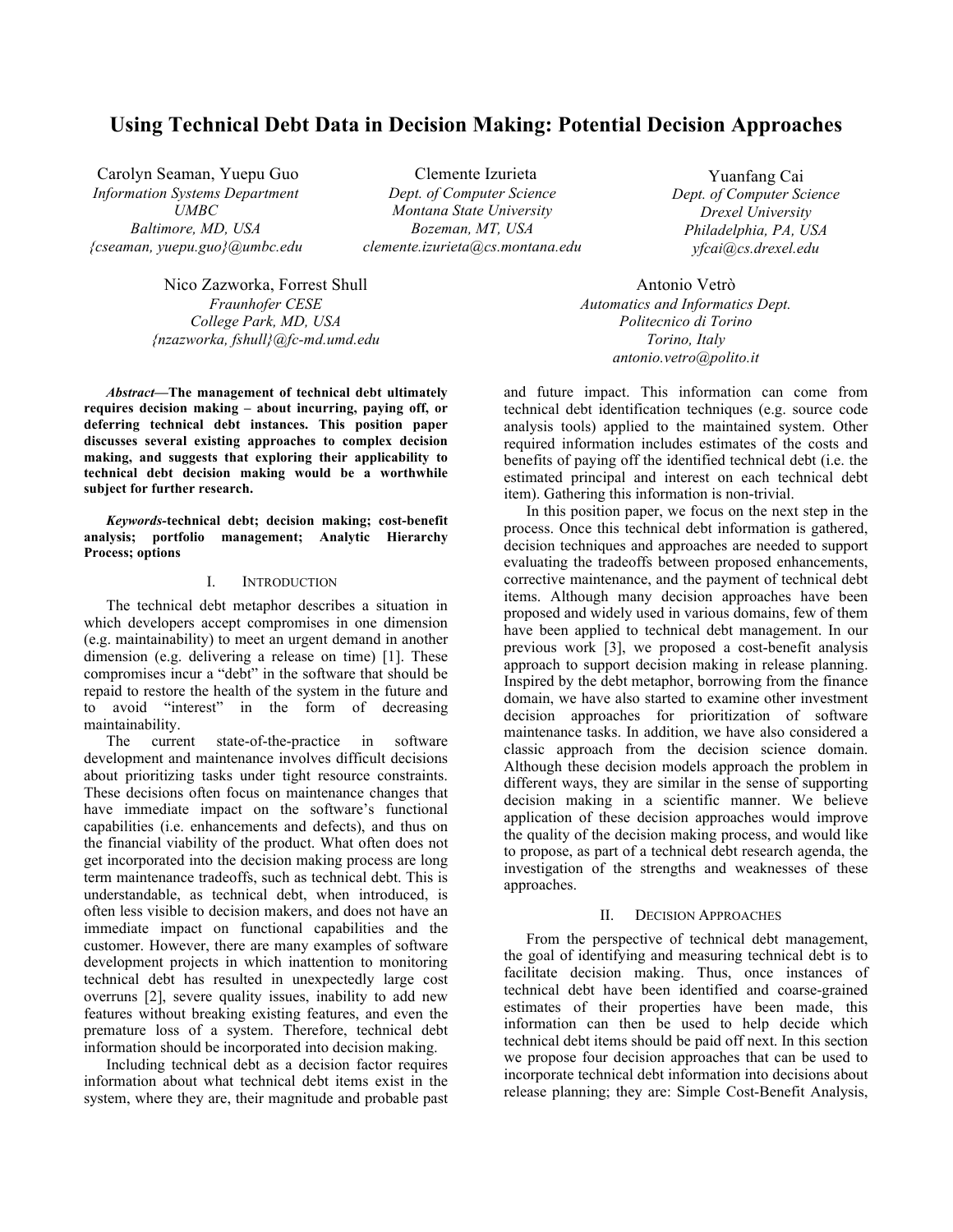Analytic Hierarchical Process (AHP), Portfolio Management Model and Options.

## *A. Simple Cost-Benefit Analysis*

In our previous work [2, 3] we proposed an initial technical debt management mechanism, which is a framework within which to develop technical debt theory. In the context of release planning decision support, it provides a baseline decision approach that can be used as a basis of comparison for the other three approaches. The simple cost-benefit analysis approach to technical debt management centers on a "technical debt list." The list contains technical debt "items," each of which represents a task that was left undone, but that runs a risk of causing future problems if not completed. General examples of technical debt items include modules that need refactoring, testing that needs to be done, documentation (including comments) that needs to be written or updated, architectural compliance issues, known latent defects that need to be removed, etc.

Each item includes a description of where in the system the debt item is and why that task needs to be done, and estimates of the principal and the interest. As with financial debt, the *principal* refers to the effort required to complete the task. The interest is composed of two parts. The *interest probability* is the probability that the debt, if not repaid, will make other work more expensive over a given period of time or a release. The *interest amount* is an estimate of the amount of extra work that will be needed if this debt item is not repaid. For example, the interest probability for a design debt item (e.g. a modularity violation found in the source code [4]) is the probability that that part of the system will have to be modified in future releases. Since the probability varies with different time frames, a time element must be attached to the probability. For example, a module may have a 60% probability of being changed over the next year, but a much lower probability of being changed in the next month. The interest amount would be the extra work required to modify the code containing the modularity violation, over and above what it would have cost to modify the same code without the violation.

When a technical debt item is created, all three metrics (principal, interest probability, and interest amount) are assigned values of high, medium, or low. These coarsegrained estimates are sufficient for tracking the technical debt items and making preliminary decisions. More detailed estimates are not made until later, when they are required to do fine-grained planning and when more information is available upon which to base the estimates. When more precise estimates are needed, estimation procedures are followed for each metric, based on the type of technical debt item.

In our previous work [5] we showed how to estimate principal and interest in a realistic software project using one existing technical debt detection technique: code smells (in particular god classes). In Fig. 1 we show a Cost/Benefit matrix for nine god classes in an industrial software application. Interest (y-axis) is estimated using historical data on effort to fix defects and maintain each of the god classes; principal (x-axis) is calculated by estimating the cost to refactor the god class. One strategy for paying off the debt associated with god classes is to choose classes starting with the upper left corner of the chart, and then moving down and to the right. The classes in the upper left corner (e.g. GodClass8 and GodClass7) are most likely to have a greater effect on future maintenance (high interest), but are relatively cheap to pay off (low principal).



Figure 1. Cost/Benefit matrix for nine god classes in an industrial software application.

The reliability and usefulness of the decision-making support that this approach provides increase with the quantity and quality of the historical data available. However, any amount of data will provide more support for decision making than is currently available to project personnel. Thus, the approach is useful even with limited amounts of data, or even no data. Expert opinion, or a combination of opinion and limited data, can be substituted for any of the inputs to the approach that call for historical data. A benefit of the approach is that it is able to utilize software metrics data, to the extent that it is available, further motivating the collection of this data.

#### *B. Analytic Hierarchy Process*

The Analytic Hierarchy Process (AHP) originates from the decision sciences literature and is supported by a significant body of scholarly research and available tools. It has been shown to be effective both in multi-criteria and group decision making scenarios [6, 7]. It provides a simple method for structuring a problem, comparing alternatives with regard to specified criteria, and determining an overall ranking for each alternative. In group decision making, AHP also provides a structured method for combining each group member's judgments [6]. AHP structures the decision making process by constructing a hierarchy of decision criteria, and defining a method of pair-wise comparison under the covering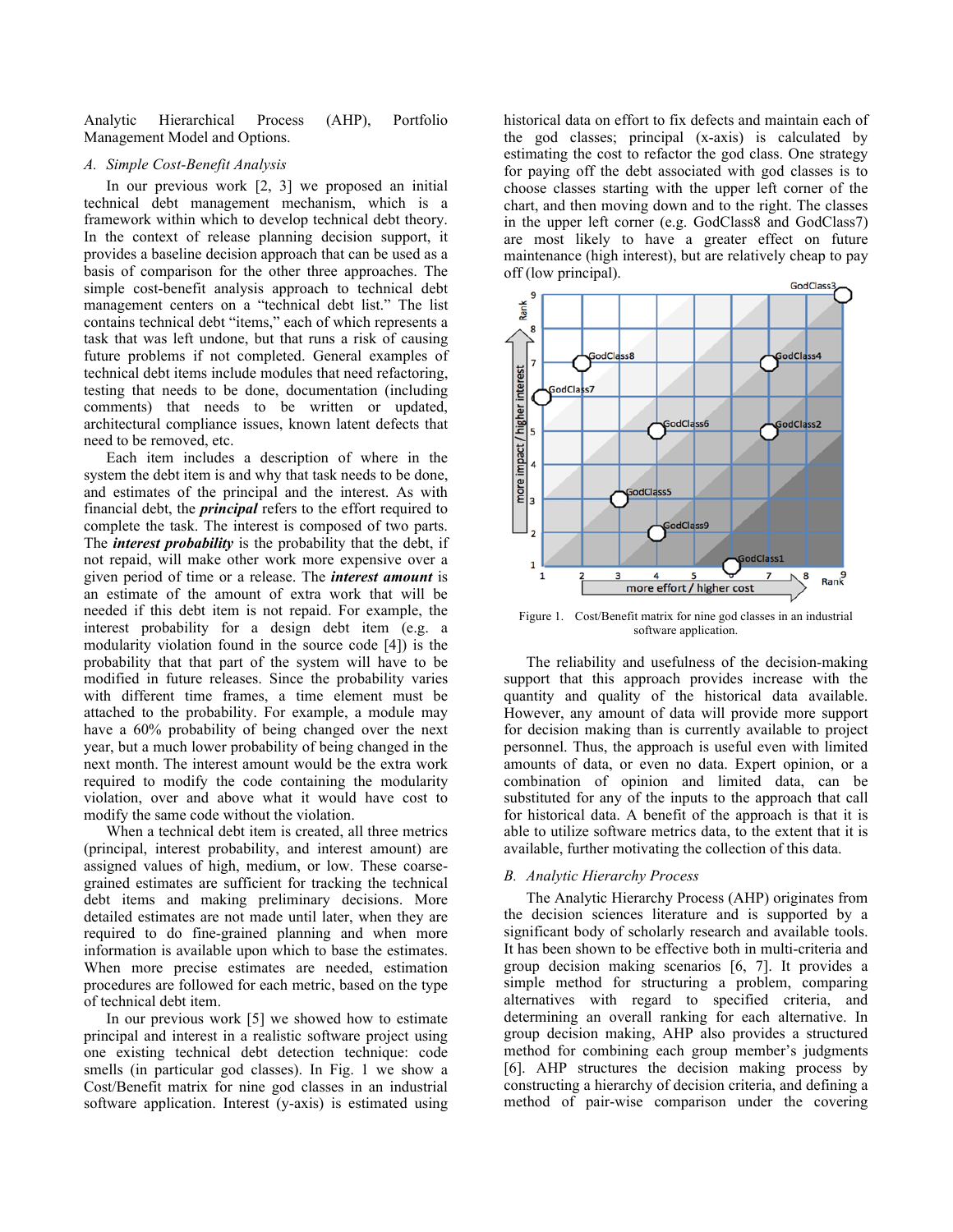criteria (those at the leaves of the hierarchy of criteria) to calculate a priority vector representing the relative priority of all alternatives under consideration.

Applying AHP involves building a criteria hierarchy (which includes all criteria, quantitative and qualitative, objective and subjective, that are relevant to the decision being made), assigning weights and scales to the criteria, and finally performing a series of pair wise comparisons between the alternatives against the various criteria. Many of the pair wise comparisons between criteria that are objective and quantitative can be automated, thus reducing the burden on the human decision makers. When applying AHP to the technical debt management problem, the decision alternatives would be the various identified instances of technical debt currently existing in the system, and the outcome of the process would be a prioritized ranking of these items, indicating which should be paid off first. The criteria are related to notions of principal and interest, some of which are uncertain and subjective. Thus, in any approach to decision making about technical debt, some human intervention is required to provide information that cannot be reliably measured. We hypothesize that AHP will provide an efficient and effective mechanism for structuring and minimizing the human input into the process.

# *C. Portfolio Approach*

In the finance domain, a portfolio refers to a bundle of assets held by an investor. The assets include stocks, bonds, real estate, bank accounts and other financial products on the market that can yield a return through investment. The portfolio is usually used as a risk reduction strategy by investors. Portfolio management is a decision making process that involves determining the types and amounts of assets that should be invested or divested and when. This is very similar to the process of technical debt management where software managers make decisions on when and what technical debt items should be paid or kept. Due to the involved uncertainty, the expected return and variance of the return are often used to evaluate the performance of assets. This evaluation can be performed on a qualitative basis if the future value of an asset is highly uncertain, or on a quantitative basis using mathematical models, if the information to derive the future value is available. The goal of portfolio management is to select the asset set that can maximize the return on investment or minimize the investment risk.

Since different types of assets such as stocks and real estate vary in liquidity and sensitivity to market changes, they usually exhibit different volatility and performance patterns. Even in a single asset category such as a stock market, the prices of different stocks may have different fluctuation ranges and change directions. Therefore, holding a portfolio of assets, i.e. diversifying the investment, is less risky than investing in a single asset. Based on the diversification principle, various portfolio models have been proposed. A portfolio model is a mathematical formulation of the diversification problem. Among these models, the Modern Portfolio Theory is an

example of a mean-variance analysis model, which uses the expected return and the return variance to measure the performance of a portfolio [8].

Although this model is competent in finding the optimal portfolio, the model assumptions have raised challenges to its application. For example, such models assume that the assets' return conforms to a normal distribution, which may not be true in reality. Therefore this model has been extended by other researchers to allow other distributions of the asset return [9]. In addition, some assumptions are specific to the finance domain and thus the model cannot be used for technical debt management without tailoring. For example, assets in the finance domain are continuously divisible, while it's not generally possible to partially own a technical debt item. Therefore, a new constraint needs to be added to the model when it is applied to technical debt management [10].

# *D. Options*

Paying off an instance of technical debt (e.g., by refactoring) can be seen as an investment decision, in that it incurs relatively certain short-term costs—a commitment of time, money and/or resources—in the pursuit of more uncertain longer-term benefits—in the form of maintenance cost-savings. This accounts for differences in the timing of paying off different technical debt items (i.e., when will the refactored part be used?) and their "risk" (i.e., how confident are we of the estimates?). Every module provides the right but not the symmetric obligation to be replaced with a better version to accommodate changes. The value of such an investment is in the form of options. In other words, investment in refactoring is analogous to purchasing the option that facilitates change to the software in the future, if the software has to be changed, but without immediate profits.

Previously, people have experimented with applying the Black-Scholes valuation formula [11] to value architectural investments (of which refactoring is a common example). The Black-Scholes formulation, however, is unfamiliar to managers and requires the estimation of key parameters that are difficult to determine in practice, such as a "replicating portfolio" to estimate the future value of an asset, which does not exist for software modularization. Baldwin and Clark's Net Option technique (NOV) [12, 13] exploits the same idea but uses statistical methods to calculate options values, without the hard-to-justify arbitrage assumption in the Black-Scholes formulation. The basic idea of NOV is that, the more likely to change a module is (which they call the *technical potential* of the module), the more valuable it is to make improvements to it (which they call conducting *experiments* on it); and the more improvements, the more likely it is to realize its greatest potential value. On the other hand, if a module has a lot of dependencies, or, is very complex, then it is more expensive to make such improvements. The "experiment" cost offsets the benefits of improving the module. The essence is, simply put, that independent modules with high technical potential have the highest option values. It is difficult to apply NOV